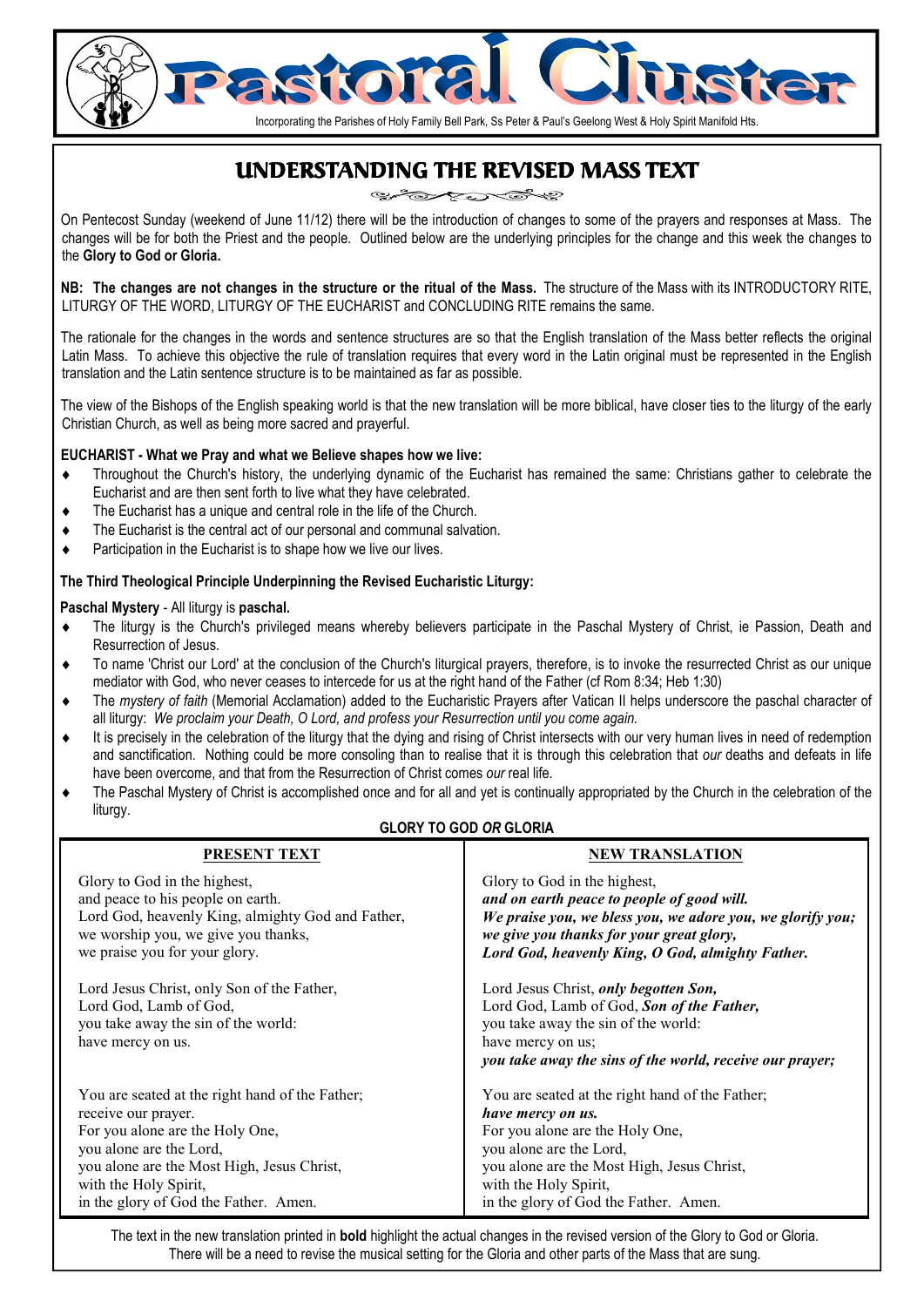# The Pastoral Cluster at Prayer

## WEEKEND MASSES:

*English… 8am and 9.30am (Sunday) 6.00pm Sat 5.00pm Sat* 

**Holy Family, Bell Park: Holy Spirit, Manifold Hts: Ss Peter & Paul's, Geelong West:**

 *11am - 1st, 3rd & 5th Sundays 11am - 2nd and 4th Sundays 9.30am - Italian Mass at St Patrick's* 

*Croatian… 11.30am (1,3,4,5th Sunday), 12.30pm (2nd Sunday) - Slovenian…11.30am (2nd Sunday)* 

WEEKDAY MASSES:

**Holy Family:** 9.15am Tues, 9.15am Thurs

**Holy Spirit:** 9.00am Wed, 11am Fri and 9am Sat. *Reconciliation after Saturday Mass* 

**Grace McKellar Centre:** 10.15am - 1st, 3rd, 5th Tues; **Maryville Nursing Home:** 11am Tues; **Multicultural Centre:** 1.30pm - 1st Fri **Vincentian Village:** 3.00pm - Mon

#### COMMUNAL PRAYER:

| Mon                             | Holy Family Women's Prayer Group   | 10.00am         | <b>Holy Family Community Centre</b> |  |
|---------------------------------|------------------------------------|-----------------|-------------------------------------|--|
| <b>Meditation Group</b><br>Tues |                                    | 5.30pm          | <b>Holy Family Community Centre</b> |  |
| Prayer of the Church<br>Wed     |                                    | Before 9am Mass | <b>Holy Spirit Church</b>           |  |
| Wed                             | Holy Family Women's Prayer Group   | 10.00am         | <b>Holy Family Community Centre</b> |  |
| Thurs                           | Italian Prayer Group               | 10.00am         | St Patrick's Chapel                 |  |
| Fri                             | Adoration of the Blessed Sacrament | After 11am Mass | <b>Holy Spirit Church</b>           |  |
| Fri                             | Divine Mercy                       | 3.00pm          | <b>Holy Spirit Church</b>           |  |
| Sat                             | Rosary                             | After 9am Mass  | <b>Holy Spirit Church</b>           |  |

#### **OUR LADY'S STATUE:**

*If anyone would like to have our Lady's Statue or if you could spare an hour a month to help Tina Montalto, ph 5278 9314. May 16: Sexton family, 31 Hamlyn Ave.* 

# **AS A COMMUNITY WE PRAY FOR:**

**RECENT DEATHS:** Fr Anthony Hally (former PP of Holy Family 1975-1980), Nick Hoare, Jackie Kos, Roman Gorniakowski, Ted Andrus

**ANNIVERSARIES:** Carmel & Joe Phelan, Mary O'Neill, Giustino Cavallo, Teresa Hogan, Elisabetta Pitaro, Connie Horan

**BAPTISMS:** Jaeda McAuliffe (HF), Esther Cameron, Isla Carson, Aaliyah Vydelingum (HS)

**PRAY FOR THE SICK:** Joseph Escorse, Jillian Henry, Bernie Dalton, Florence Williams, Pasha Alden, Wendy Commons, Margaret Donaghy, Maria Law, Peter Farrar, Doris Boyle, Heidi Maguire, Joan Bellew, Kate Jennings, Nevenka Juraga, Joan Gazenbeek, Felix Capicchiano, Dianne Rickey, Liam Shay, Regina Starcevic

*(Please note: After approx five weeks names will be deleted from the sick list please phone the office if you wish names reinserted)* 

**ROSTER FOR NEXT SUNDAY, MAY 22, 2011.**

(4th Sunday of the Month**)** 

**HOLY FAMILY 8.00AM 9.30AM**

Commentators **F** O'Neill **M** Lukesic Lectors L Kelly **Contained A L Kelly** M Baird, P Gizycki Welcomers L&E Kelly **E Glynn** 

#### **HOLY SPIRIT: 6.00PM**

**Commentators** 

Readers **G Tolan** 

Lectors E Cotter, P Dickson Special Ministers C McShanag, G Harrison, E Cotter Welcomers M Brown, D McFarlane<br>Projectionist T McShanag **T McShanag** 

**Ss PETER & PAUL'S: 5.00PM 11.00AM Commentators** A Henderson M Foley Projectionist **R** Zarb

Special Ministers L Sells, E Kelly, B McFarlane D Lunn, P McBride, J McMahon, C Simpson, V Resciniti

Special Ministers A Henderson, G Tolan, Dean Dougherty H&M Broekman, D Dougherty, M Mirabile, M Foley, J Gailius<br>Welcomers R&K Maddalena M Broekman, D Dougherty, D Lipinski Welcomers **R&K Maddalena** M Broekman, D Dougherty, D Lipinski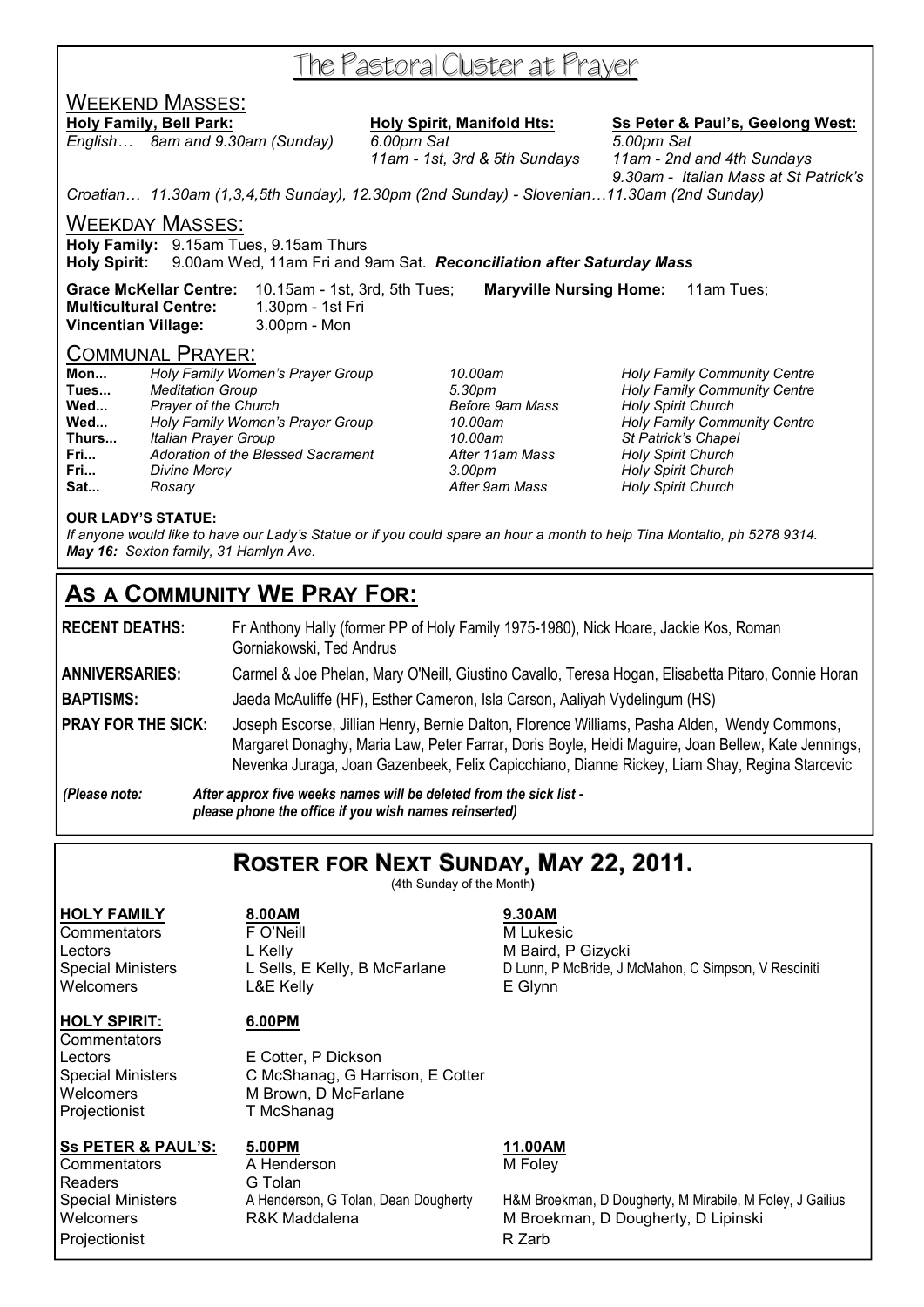# LITURGY AND PRAYER IN THE CLUSTER



#### **CHRISTIAN MEDITATION:**

'At the Stillpoint of the Turning World - Meditating in the Christian Tradition' is a DVD produced by the School of Prayer as a practical tool for learning and understanding more about Christian Meditation and discovering the various ways in which we too can benefit from the fruits of this contemplative practice. The purpose of this one-off session in the Pastoral Cluster is to look at the long and rich tradition of meditation in the Christian tradition. At the end of the session there will be an opportunity to experience Christian Meditation. **Date...** Thursday May 19, 2011

**Time...7.30-9.00pm**<br>**Venue...** Pasto Pastoral Cluster Community Centre, 147 Separation St Bell Park

This session will be facilitated by experienced practitioners of Meditation. There is no cost but to assist the Office of Evangelisation with catering, please RSVP to Suzanne Hermon on 9926 5761 or office@evangelisation.org. Alternatively, phone the Pastoral Cluster Office on 5278 1343.

#### **THANKSGIVING:**

Thank you to all who contribute regularly, to support our Parish.

**For those who give weekly & monthly**, the next set of Thanksgiving envelopes is ready to collect today.

A few people have new numbers, starting on 5th June.

Letters are laid out in street order, regardless of suburb.

♦If you would like to **begin contributing** regularly by envelope or credit card.

♦If you would like to **change your pledge**, or your **frequency** of giving, please fill in a pink form & return to Helen Brislane, Parish Office, or email – helen.brislane@netspace.net.au

Thank you

#### **STEWARDSHIP CORNER** - *Thoughts on Giving*

*"I came so that they may have life and have it more abundantly" - John 10:10* 

We may think that filling our lives with all sorts of riches is what Jesus meant by having life abundantly. Yet, in reality, when we really take time to know God through prayer and scripture, we realise that the truly abundant life Jesus offers is a simple life of prayer and service.

#### **A VOCATION VIEW:**

Today we celebrate World Day of Prayer for Vocations. *"The harvest is great but the labourers are few. Pray to the Lord of the harvest to send more labourers into the Harvest".* 

#### **EVENING MASS AT Ss PETER & PAUL'S:**

Fr Mick and I would like to introduce an evening Mass at Ss Peter & Paul's on **THURSDAY 7.30PM**. Our motivation is to provide people in the paid work-force an opportunity to attend a weekday Mass, as well as providing an opportunity for Memorial Masses for people whose relatives have died overseas or who are having a "month's anniversary" Mass for a deceased family member. This Mass will be offered for a number of weeks and we will then gauge if it is being well received and that will determine if we continue.

## Recurring Activities in the Cluster:

|                                                                                                                                                                                                                                                                                                 | Holy Family BBQ lunch -<br>Holy Family Women's Group -<br><b>St Vincent de Paul -</b> | Third Sunday of each month at the Community Centre from 12noon a BBQ lunch BYO to share<br>First Monday evening of each month at the Community Centre 7.00pm<br>Holy Family meet 1st and 3rd Tuesdays at the Community Centre, 7.30pm<br>Ss Peter & Paul's meet 2nd and 4th Thursdays 2pm in the Small Hall<br>Holy Spirit meets 1st and 3rd Tuesdays 7.00pm in Holy Spirit Hall |                                                                    |  |
|-------------------------------------------------------------------------------------------------------------------------------------------------------------------------------------------------------------------------------------------------------------------------------------------------|---------------------------------------------------------------------------------------|----------------------------------------------------------------------------------------------------------------------------------------------------------------------------------------------------------------------------------------------------------------------------------------------------------------------------------------------------------------------------------|--------------------------------------------------------------------|--|
|                                                                                                                                                                                                                                                                                                 | <b>Baptism Preps -</b>                                                                | 2nd and 4th Mondays 7.30pm in the Community Centre                                                                                                                                                                                                                                                                                                                               |                                                                    |  |
|                                                                                                                                                                                                                                                                                                 | Children's Liturgy -                                                                  | Holy Family -                                                                                                                                                                                                                                                                                                                                                                    | 1st and 3rd Sunday at 9.30am Mass (during school term)             |  |
|                                                                                                                                                                                                                                                                                                 |                                                                                       | Holy Spirit -                                                                                                                                                                                                                                                                                                                                                                    | 1st and 3rd Sundays at 11am Mass (during school term)              |  |
|                                                                                                                                                                                                                                                                                                 |                                                                                       | Ss Peter & Paul's-                                                                                                                                                                                                                                                                                                                                                               | 2nd and 4th Sunday at 11.00am Mass (during school term)            |  |
| ٠                                                                                                                                                                                                                                                                                               | Playgroup -                                                                           | Holy Spirit School -                                                                                                                                                                                                                                                                                                                                                             | Monday 9.30am-11.30am. 0-3 years Indoor/outdoor play. Ph 5229 8298 |  |
|                                                                                                                                                                                                                                                                                                 | <b>Manifold CWL -</b>                                                                 | Holy Spirit Hall, First Tuesdays in the month                                                                                                                                                                                                                                                                                                                                    |                                                                    |  |
|                                                                                                                                                                                                                                                                                                 | Italian Mass -                                                                        | First Thursday of the month in St Patrick's Chapel                                                                                                                                                                                                                                                                                                                               |                                                                    |  |
|                                                                                                                                                                                                                                                                                                 | <b>Catholic Deanery Solo Group -</b>                                                  | Dinner at Desma's every 1st Tuesday of the month at 6.30pm. Bookings phone 5278 2712.                                                                                                                                                                                                                                                                                            |                                                                    |  |
|                                                                                                                                                                                                                                                                                                 | Ss Peter & Paul's Luncheon -                                                          | Second Sunday of each month, 12noon in the small Hall.                                                                                                                                                                                                                                                                                                                           |                                                                    |  |
|                                                                                                                                                                                                                                                                                                 | <b>Catholic Diners' Club -</b>                                                        | Second Tuesday of each month, 6pm at Dromoland. Dinner & Guest speaker. Ph Terry on 5221 7339                                                                                                                                                                                                                                                                                    |                                                                    |  |
| If you wish to know more about these groups, as well as about our Sacramental Program for children in non-Catholic schools, our<br>Baptism and Wedding procedures, our Partnership with the Columbans in the Philippines and so on, please visit our webpage:<br>www.pastoralclustergeelong.org |                                                                                       |                                                                                                                                                                                                                                                                                                                                                                                  |                                                                    |  |

*\_\_\_\_\_\_\_\_\_\_\_\_\_\_\_\_\_\_\_\_\_\_\_\_\_\_\_\_\_\_\_\_\_\_\_\_\_\_\_\_\_\_\_\_\_\_\_\_\_\_\_\_\_\_\_\_\_\_\_\_\_\_\_\_\_\_\_\_\_\_\_\_\_\_\_\_\_\_\_\_\_\_\_\_\_\_\_\_\_\_\_\_\_\_\_\_\_\_*